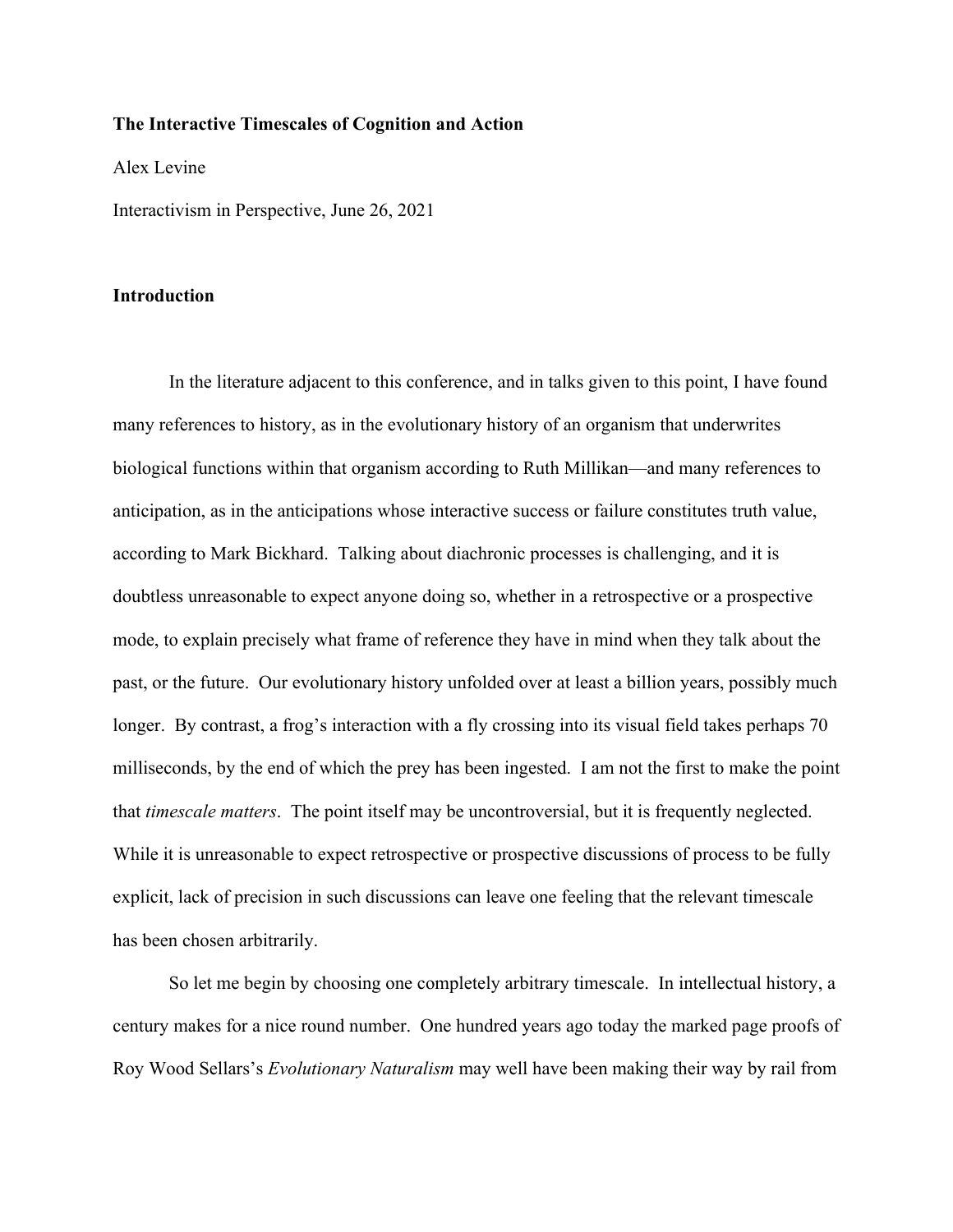the author's home in Michigan to Open Court Press in Chicago, in time for publication in 1922. This nearly forgotten classic of 20<sup>th</sup> Century Philosophy, seldom read but with tendrils of influence reaching well into the present, helped to shape both Sellarsian naturalism and process metaphysics, approaches dear to many of those in attendance. Roy Wood Sellars envisioned evolutionary naturalism as a *philosophical system*, in a sense of "system" that was very much out of fashion, though he hoped to bring it back. If Mark Bickhard's interactivism has not gotten quite the traction that he and others here might have wished, it is at least in part because the hope Sellars expressed in 1922, for a renewal of philosophy's systematic ambitions has never been fulfilled. Interactivism, too, is a philosophical system: an attempt to simultaneously address the complementary or competing demands of ethics, metaphysics, and epistemology. I take it this is precisely what Mark meant yesterday when he spoke of interactivist efforts to establish the "normative metaphysics of emergence" (see e.g. Bickhard 2002, 2017). Like Roy Wood Sellars's Evolutionary Naturalism, interactivism assumes from the outset that

Knowledge is a human affair, even though that which is known is distinct from the knower. But man is a part of nature, and so [the] capacities and processes operative in science and philosophy must find their natural explanation. Intelligence must be given its locus and attachments. In other words, science and philosophy are properties of man. To explain them, we must comprehend man's capacities and his place in the world. The final problem of philosophy is to connect the fact and content of knowledge with its conditions. How does knowing occur in the kind of world that is actually known? Knowing is a fact and must be connected up with the world which the sciences study. Thus a system of philosophy answering this question is the capstone of science…Philosophy is the science which explains the other sciences as human achievements and thereby completes science. (Sellars 1922, 2)

Science and philosophy, like other human activities, take place within the same natural world that gave rise to human beings, including the practitioners of science and philosophy. Our interactions with each other and our actions in the world constitute our shared epistemic objects;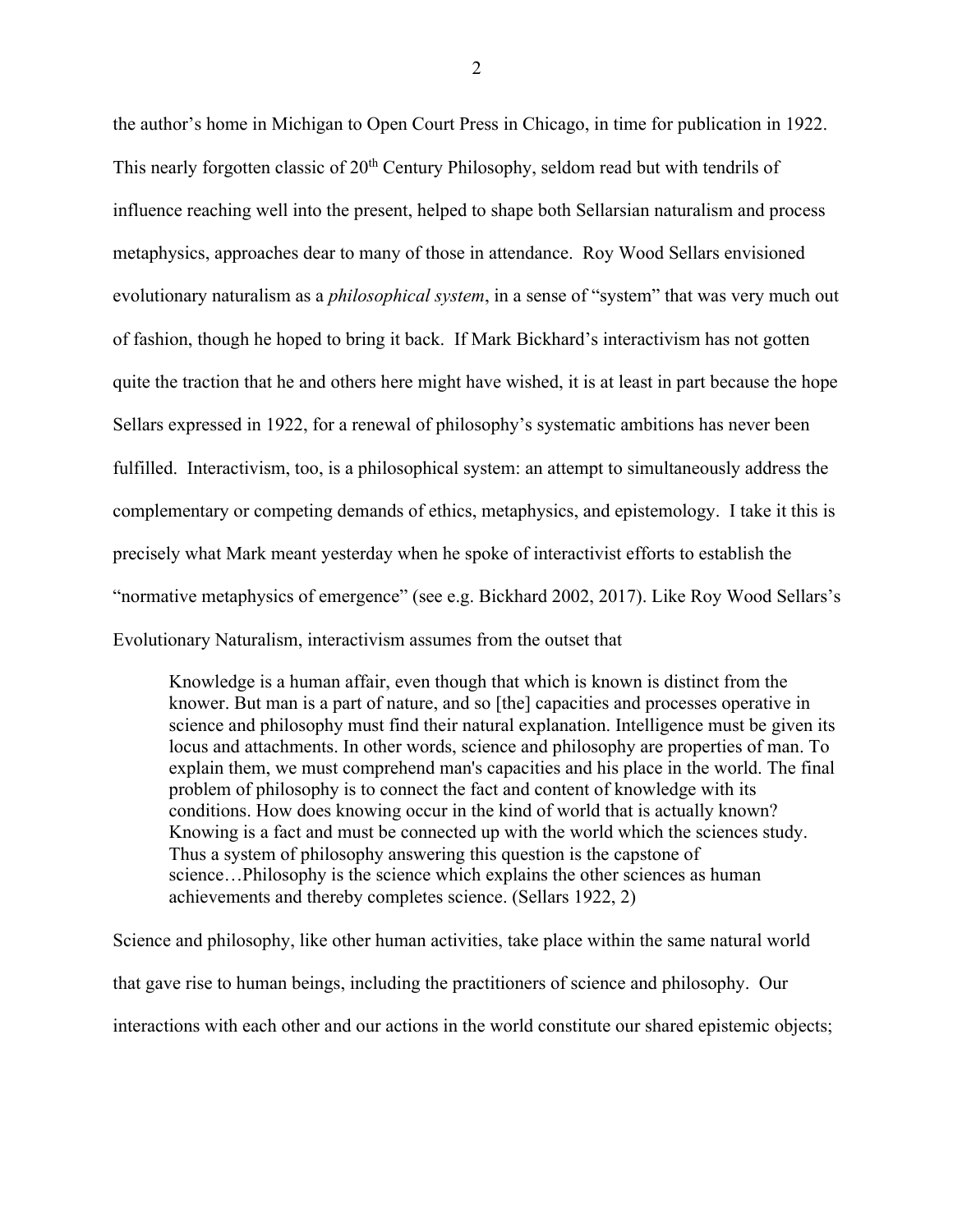in turn, our interactions with each other, and with those shared epistemic objects, constitute the meanings we ascribe to those objects, and to any representations we form of them.

It has become commonplace to say that all of these interactions must take place "in real time." This phrase—"in real time"—has been in common use in cognitive science for decades, and may be found in much the same sense in roboticist Rodney Brooks's now classic 1991 paper, "Intelligence without Representation," in which he insists that the intelligent performance of what he calls his "creatures" must be validated "in real time," and that toward that end it is unnecessary to build such creatures to form explicit representations either of their world or of themselves. What is somewhat less commonplace, though by no means uncommon, is an explicit account of the scale, boundary conditions, or fine-grainedness of real time. Many such accounts take as their point of departure the "multiple overlapping timescales" of biological time described in Arthur Winfree's 1980 classic, *The Geometry of Biological Time*. These include, to cite just three, Robert Port and Timothy Van Gelder's treatment of the dynamics of cognition in their 1995 book, *Mind as Motion*, James Crutchfield's 1999 paper, "Is Anything Ever New? Considering Emergence," and Hanne De Jaegher and Ezequiel Di Paolo's enactivist approach to social cognition in their 2007 paper, "Participatory Sense-Making." Another common point of departure, shared by Roy Wood Sellars and, at the other end of the twentieth century, Francisco Varela, is William James's proto-phenomenological diagnosis and critique of what he called "the specious present" in his 1890 *Principles of Psychology*.

I have neither the time nor inclination to attempt any systematic critical survey of this literature here. My intention is instead to draw attention to what I take to be an invitation, in interactivism, to think through the content, or meaning, of cognition and action in a way that divorces it from reliance on any privileged timescale. Like many of you I've had the pleasure of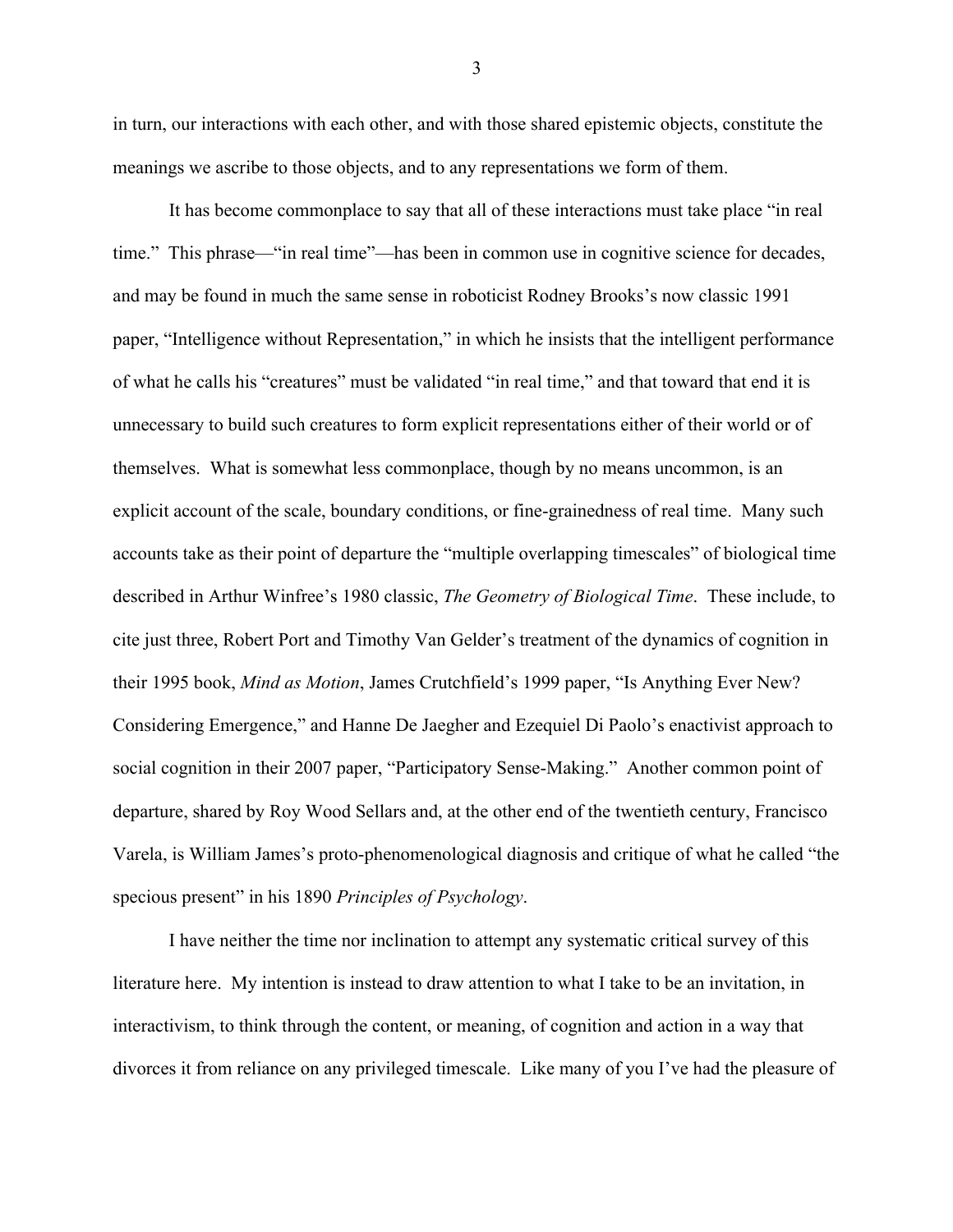lurking on the pre-conference reading group for the past several weeks, so I shall take as my critical focus the exposition of teleosemantics in Ruth Millikan's 2020 paper, "Neuroscience and Teleosemantics."

# **1. Teleosemantics**

#### As Millikan observes,

Most of those who examined or adopted the teleosemantic position assumed that a thing's function was what it had been designed or selected for doing, by a person, by natural selection or by some analogous developmental or social learning process. If there are representations in the brain they were produced by mechanisms selected by natural selection for producing representations. The body is filled, after all, with thousands of the most intricate and clever mechanisms that no Darwinian would doubt are there owing to natural selection. (Millikan 2020, 3)

I want to take a closer look at the claim that "a thing's function [is] what it had been designed for or selected for doing, by a person, by natural selection or by some analogous developmental or social learning process." I do not think the claim is false, but it *is* imprecise. When the imprecisions gloss over radical disparities in timescale, they may matter quite a lot.

There are two analogies at work in this gloss of the teleosemantic position. The first is an analogy sometimes attributed to Darwin himself, the analogy between agential design and natural selection. The first two chapters of *Origin of Species* are "Variation under Domestication" and "Variation under Nature." Those chapters establish similarities between the breeds of a given domesticated organism, on the one hand, and species of a given naturally occurring genus on the other. Together with Chapter 3, "Struggle for Existence," they set the stage for Chapter 4, "Natural Selection." The very use of the term "selection" in the phrase "natural selection" implies some kinship with human choice. What is less clear is how close a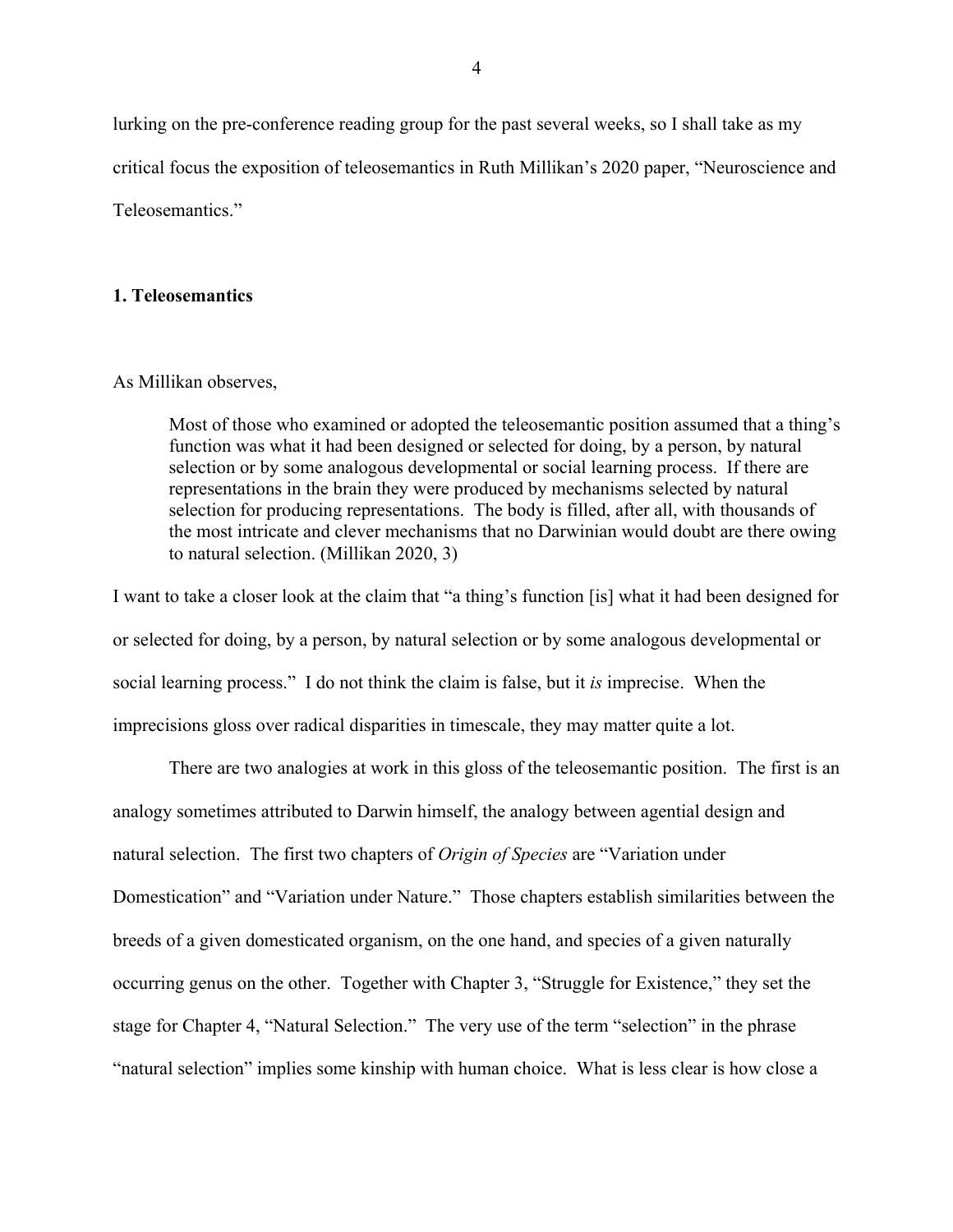kinship this really is. In his *Autobiography* Darwin speaks of his admiration, during his college years at Cambridge, for the reasoning of William Paley, the Anglican theologian destined to be remembered for his watchmaker analogy, dutifully taken out of context in so many textbooks over the past century. Paley, too, offered an analogy between the function of a thing designed or selected for the performance of that function by a person, and the functions of naturally occurring things or aspects of those things. Darwin would offer an argument from analogy similar to Paley's, but founded on what he clearly understood to be a very different analogy, one that dispensed with the need to attribute agency to nature. If design and natural selection were operationally equivalent, then natural selection could underwrite function in the same way as design. If that were the case, we could apply what Daniel Dennett (in his 1987 book) called the "Design Stance" to biological systems without having to take too much care to treat such applications merely instrumentally. But whether natural selection and design are operationally equivalent in the relevant sense is surely an empirical question, one for which the answer is a resounding "no." Anyone still unconvinced of this in 1988 should have been fully persuaded by the results coming out of Richard Lenski's laboratory at Michigan State for the last 33 years (see Card et al., 2019).

The elegance of Lenski's experiment resides in its use of a bacterial model organism to study natural selection in the laboratory on the timescale of a human scientific career. Though it has been underway for only one human generation, the disparity between the human lifecycle and that of E. coli has allowed to measure the divergent evolution of populations under reproductive isolation over 50,000 bacterial generations. 50,000 human generations would take about 1.5 million years, a span of time inimical to the funding cycle of laboratory science. The last 1.5 million years of human evolution are instead the province of paleoanthropology.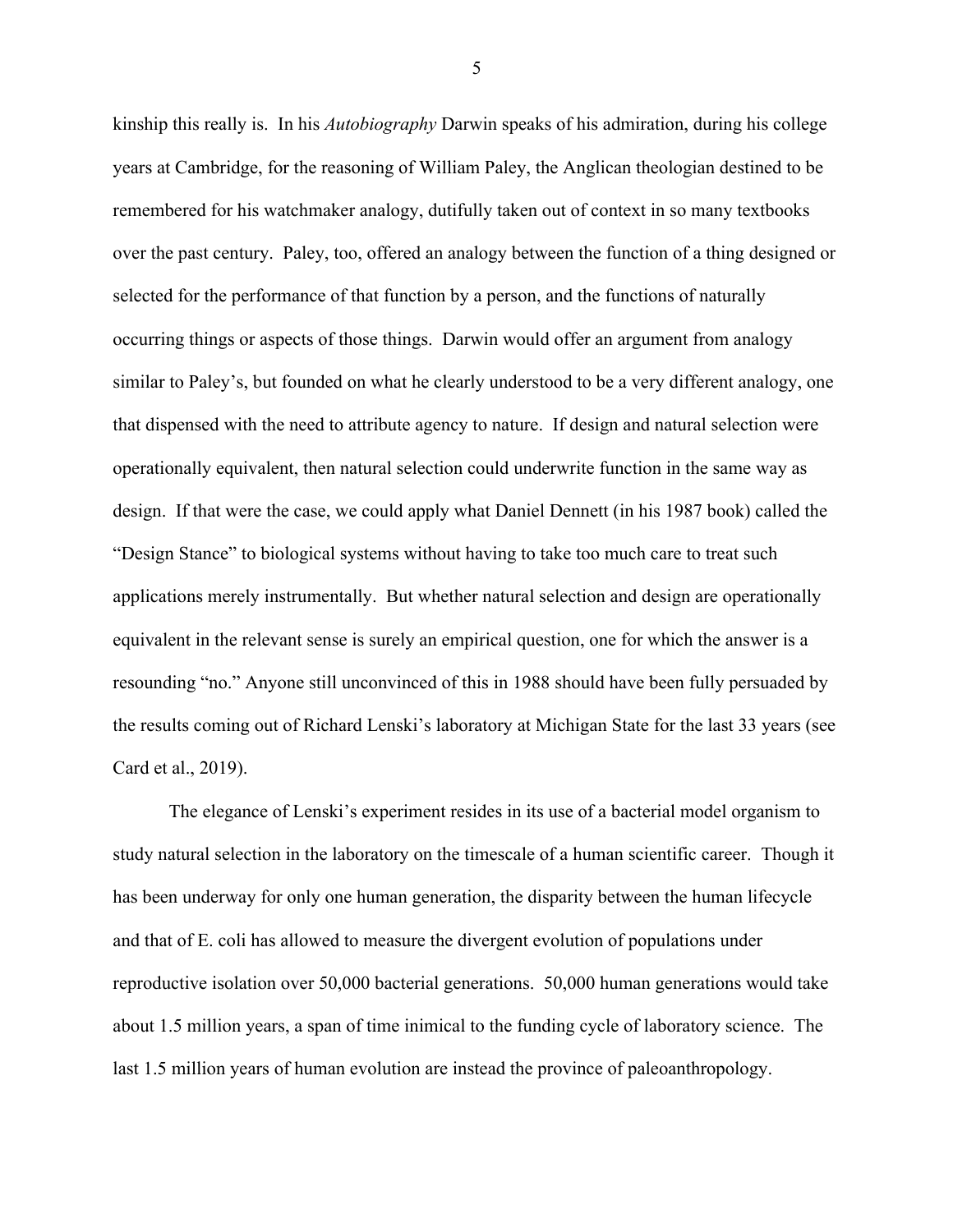The second analogy at work in Millikan's capsule summary of teleosemantics assimilates design and natural selection, on the one hand, to "analogous developmental or learning processes" on the other. Development and learning may indeed involve something like Darwinian random variation and selective retention; certainly neural development appears to turn in part on such processes. Once again, however, timescale matters. Evolution, for organisms the duration of whose lifecycles fall within an order of magnitude of our own, takes place over geological time. Even if the individual organism is the primary or sole unit of selection, it is not the unit of evolution. An individual organism does not evolve—populations or lineages evolve. Development and learning take place on a timescale defined by the organism's lifecycle, and are localized to particular individual organisms in their interactions with their environments. In turn, the random variation and selective retention that takes place within populations of the organism's somatic cells may help constitute the organism's development and learning, but it is the organism that develops and learns, not the cells. In some respects, cells, organisms, and lineages may all be analogous. There are also very significant differences in kind. For example, when a new species evolves—when a speciation event takes place—the members of the parent species need not in any way be less complex than those of the daughter species. The same is true of two species themselves. A daughter species is not an embryo, or an infant, in any way remotely analogous to the embryo or infant offspring of an organism like us, bound by Weissmannian segregation of germ and soma. Each of us begins as a single-celled zygote, compelled in each generation to develop all of the complexity of which we are capable, and of learning all we can learn. Such disanalogies are significant in ways teleosemantics cannot capture. To be fair, teleosemantics, at least as Millikan has expounded it, does not pretend to capture them. Such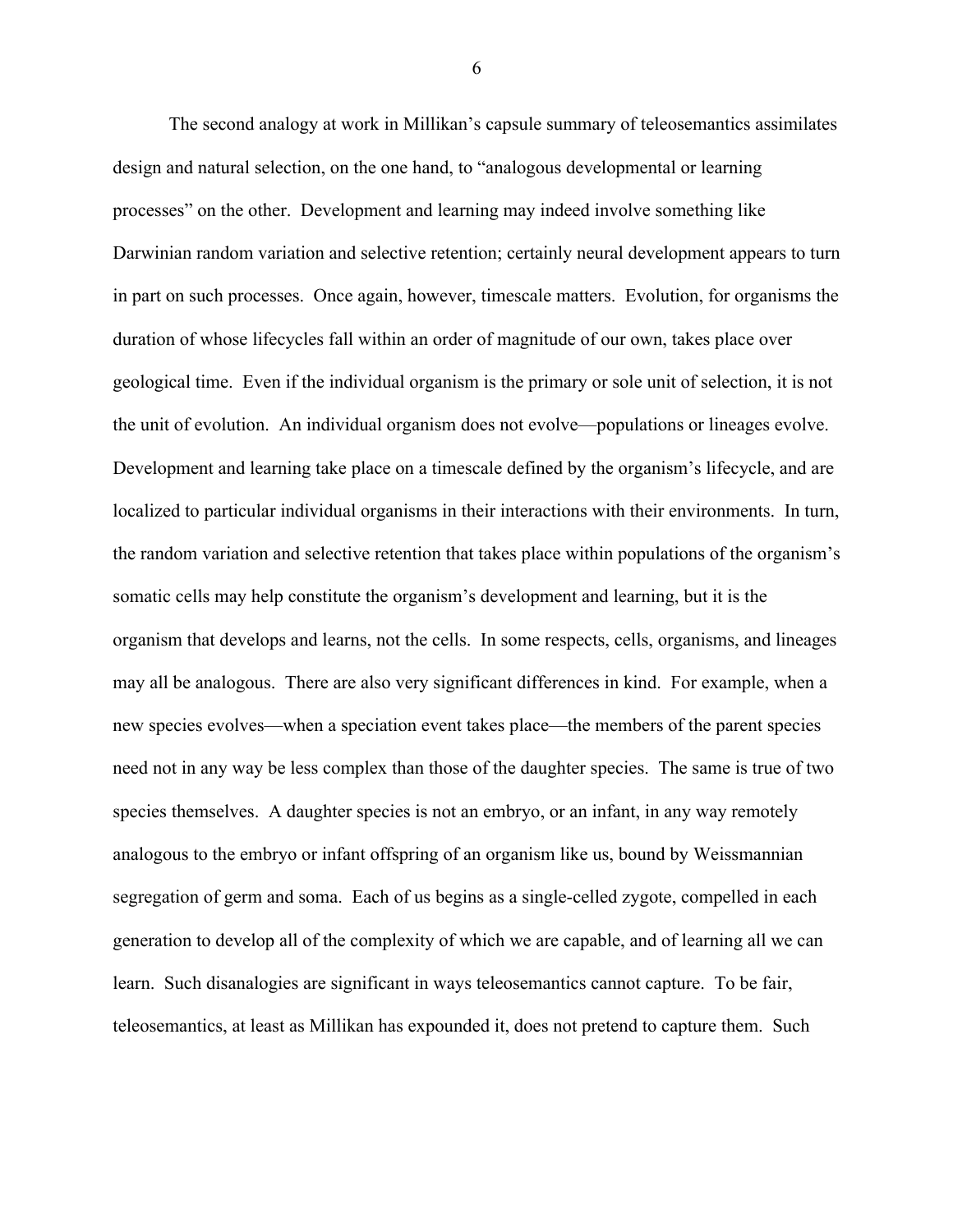differences are, however, the province of the normative metaphysics of emergence, so to be successful the interactivist program must do them justice.

### **2. The historicity of anticipations**

For the interactivist, the truth value of an organism's representations, and with it such other semantic properties as they might have, consists in the interactive success or failure of its anticipations. From an interactivist perspective, I am not especially troubled by the apparent failure of teleosemantics, with its retrospective orientation, to account for the causal powers attributable to functions in the present and future, because I am not any more troubled by the idea of a causal connection between timelike separated events A and B that fails to reduce to causal connections along a continuous chain between A and B than I am by the idea of a causal connection in general. As Richard Campbell pointed out this morning, neither current philosophy nor current physics furnishes us with an account of either. A teleosemantic account of the functions of anticipation may well prove an important step toward laying the groundwork for the normative metaphysics of emergence interactivism demands. It cannot help, however, unless it can first succeed on its own terms, where to do so it must squarely address the timescales of historicity in a way that answers the objections I have just rehearsed.

Returning for a moment to Roy Wood Sellars's *Evolutionary Naturalism*, I want to point toward an object lesson to be gleaned from the present obscurity of this centenarian book. Sellars had almost all of the ingredients for both a teleosemantics and a normative metaphysics of emergence compatible with interactivism. First of all, he was a philosophical naturalist who understood that philosophical naturalism had to be informed not just by physics, but by all of the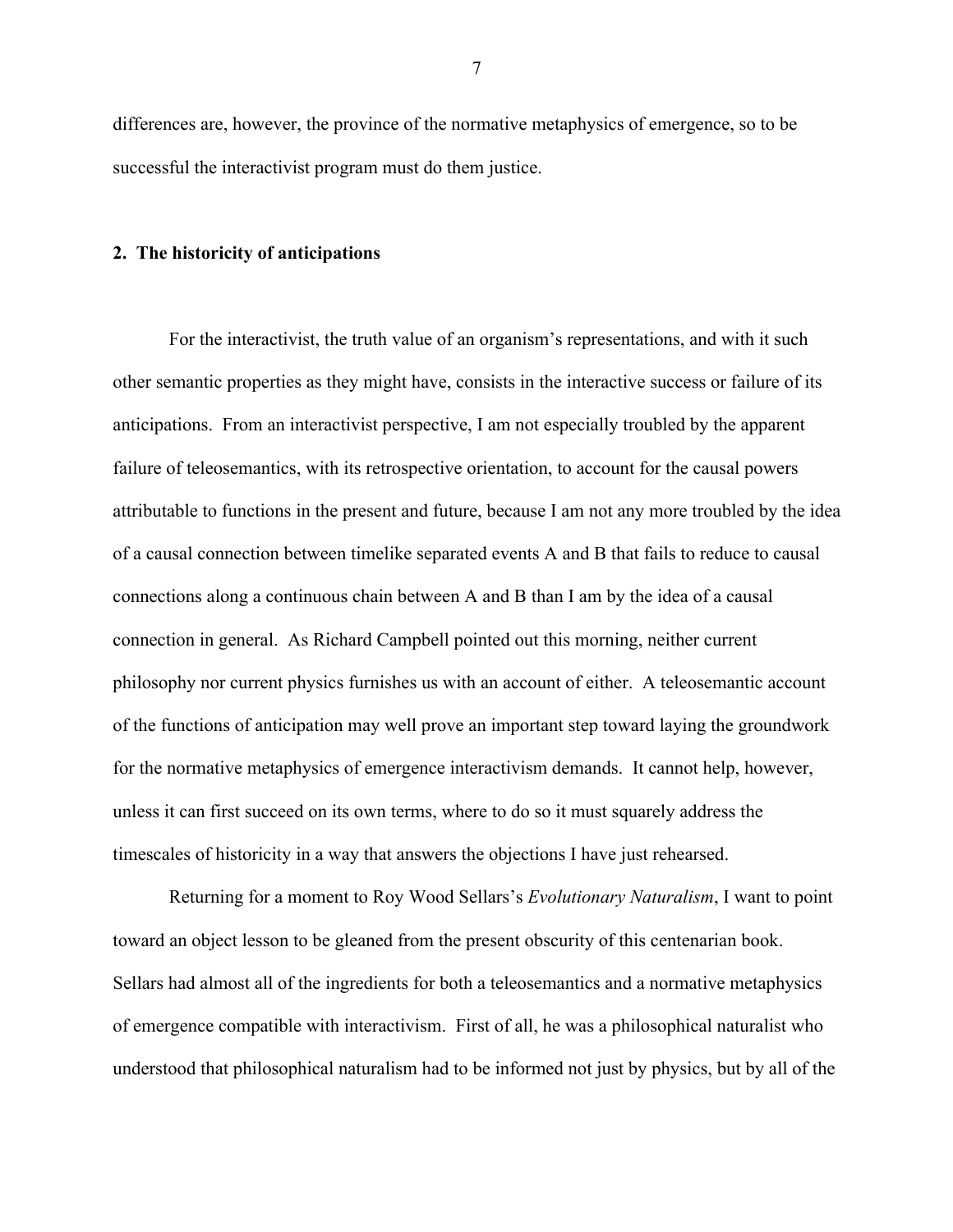special sciences, including the life sciences. Naturalism should not collapse into reductive physicalism. Second, he was a careful student both of Darwin and of post-Darwinian evolutionary theory, including the work of his contemporaries then in the process of compiling what would come to be called the "modern synthesis." Third, he had a robust concept of emergence, though he rejected the idealism on which the British Emergentists had founded that concept. Finally, he understood that the foundation of Kantian philosophy, consideration of the conditions for the possibility of experience and knowledge, could itself be naturalized, informed by scientific insights, whether physical, biological, or psychological, into the historical emergence of human experience and knowledge. That most of his work now gathers dust in libraries in in part a function of historical contingency—bad luck, if you will. But such contingency is evident in a great many historical processes, as we now understand them. I take it that this is the insight enshrined in the title of the magnificent 2001 collection edited by Susan Oyama, Paul Griffiths, and Russell Gray, *Cycles of Contingency*.

What, then, are some of the relevant timescales of historicity relevant to the normative metaphysics of emergence, specifically to the emergence of the normativity of human and human-like interactions "in real time"? In the vein of a naturalized Kantianism, I consider the conditions for its possibility. Some of the most fundamental boundary conditions have surely been established on the cosmological timescale. The universe is about 14 billion years old. Protons arose quite early in that history, but heavier baryonic matter took considerably more time. Our Sun is a third- or fourth-generation star; it and its satellites contain heavy elements dispersed in the large supernovas that punctuated the end-of-lifecycle events of prior stellar generations. Without an abundance of such elements, terrestrial life as we know it would be impossible.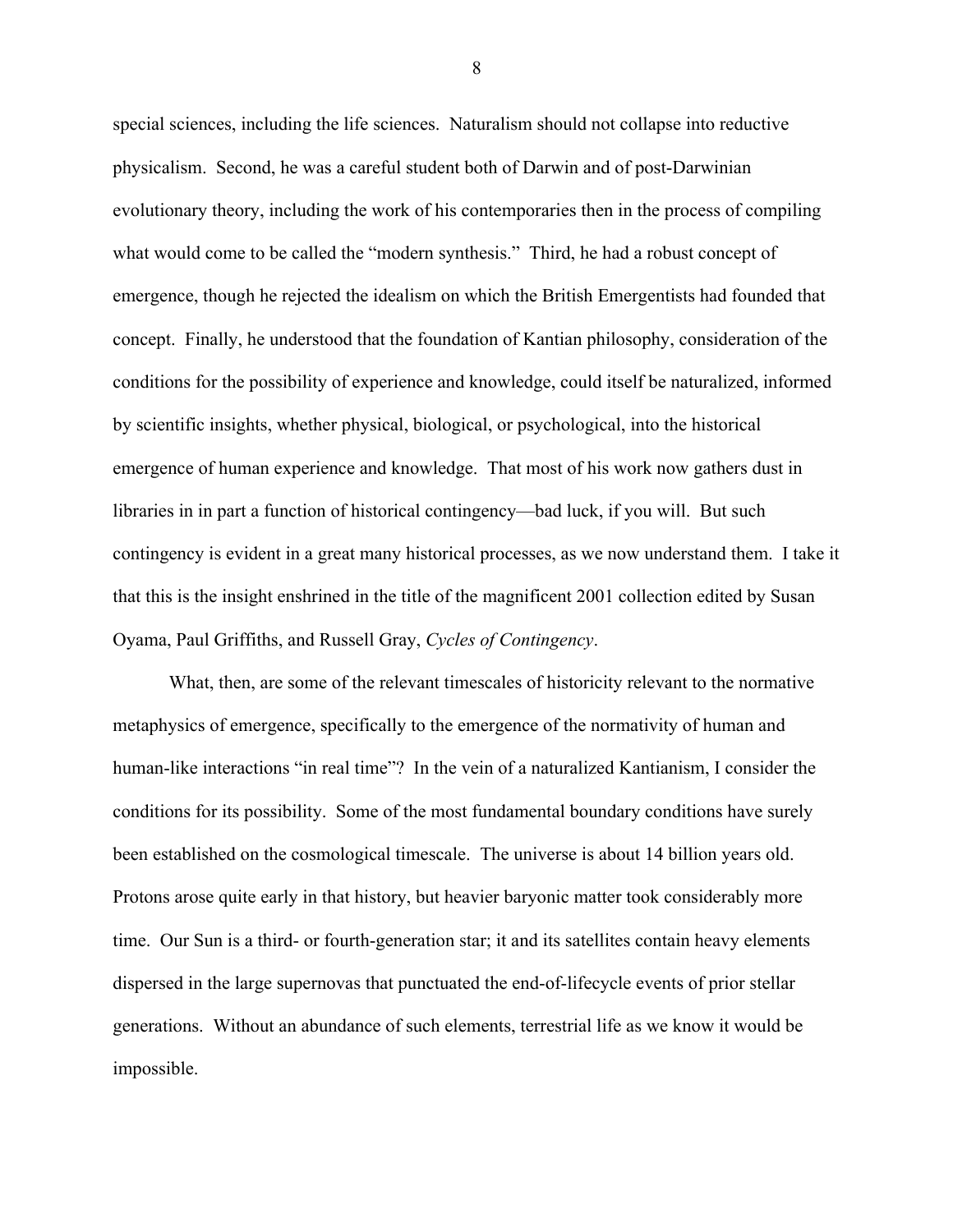For its part, the Earth is about four billion years old. Evidence suggests its early atmosphere was weakly reducing, primarily N2 and CO2, dense enough to trap heat from a less luminous sun, and to allow liquid water to exist in abundance. Photosynthetic life arose perhaps 3.5 billion years ago, producing O2 as a waste product. This waste set to work oxidizing everything it could, beginning with the vast repository of dissolved iron in the oceans. Only when the planet had reached nearly half its present age had this process progressed far enough to allow free oxygen to accumulate in ocean shallows and the atmosphere, which until about a billion years ago had been nearly anoxic. Subsequent aerobic life began to evolve various modes of multicellular complexity, including such multicellular animals as parazoa and metazoa. At our best guess, metazoa evolved perhaps 800 million years ago. I single them out because it is in metazoa that we see the emergence of Weismannian segregation of germ and soma. Metazoan complexity is thus constrained by reproductive bottlenecks of the sort we face, with each individual organism starting life as a single-celled zygote.

The Ediacaran formations, approximately 555 million years old, contain the first evidence of bilaterians, the clade of bilaterally symmetrical metazoa that includes arthropods, annelids, platyhelminthes (flatworms and the like), molluscs, and of course chordates (see e.g. Darroch et al. 2018). Though modern bilaterians are extremely diverse, most of them have through-guts (as opposed to cnidarian blind guts), and in most of those the most important sensory organs are situated near the orifice of ingestion, opposite the orifice of excretion. Animals in general move, or behave. Bilaterian animals do not just move: they are *going somewhere*. Their body plans impose *intrinsic direction*: they are travelling *toward* the food and potential mates, and *away from* the waste. Many metazoa have nervous systems like cnidarian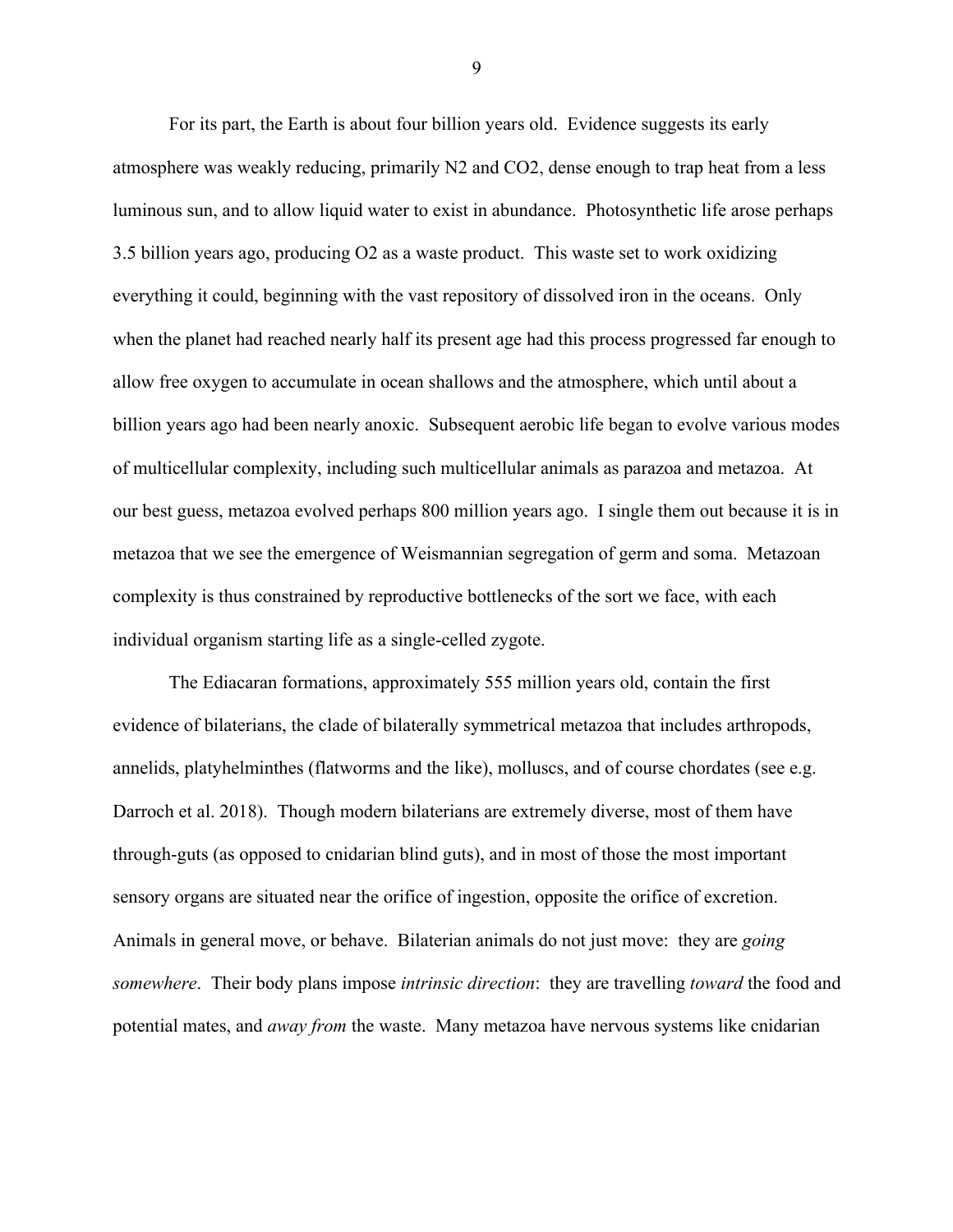nerve nets, but only bilaterians have *central* nervous systems, including brains and brainlikestructures for the coordination of motion in bodies with implicit direction.

Evidence for the first chordates is equivocal, but sufficient to allow us to date the emergence of our own phylum to no later than 540 billion years ago. Chordates, too, are extremely diverse, displaying a vast range of sensory structures and modes of locomotion. Many of us rely on smell and sight. As Don Campbell frequently observed, we chordates often find ourselves moving through media, such as water and air, that are both transparent to sight and olfaction, and penetrable to locomotion. When we consider real-time interactions of the sort on which human agents test their anticipations, it is perceptual transparency and locomotive penetrability that makes them possible.

By this point it should be clear that our temporal scope has narrowed from the cosmological timescale to the geological timescale, within which most Darwinian evolution can be seen to operate. The emergence of the hominin lineage is an extremely recent event in geological time, and crucial events in its subsequent evolution are both too recent and too fastpaced for the resolution of many of the core methods of geology to capture them. In focusing on the hominin lineage, we thus find ourselves on the boundary between the geological timescale and the finer-grained timescale of paleoanthropology. It is within this boundary zone that we find that natural selection is constrained by environmental changes that cannot themselves be understood as a consequence of natural selection in the canonical sense. One recent event in hominin evolution that has proved very distracting to cognitive science is the emergence of really large brains, against which there are many *prima facie* selection pressures. Large cranial volume at birth imposes greater risks of infant- and maternal mortality. Together with extended neoteny, such factors make reproduction extremely expensive. The development and operation of a large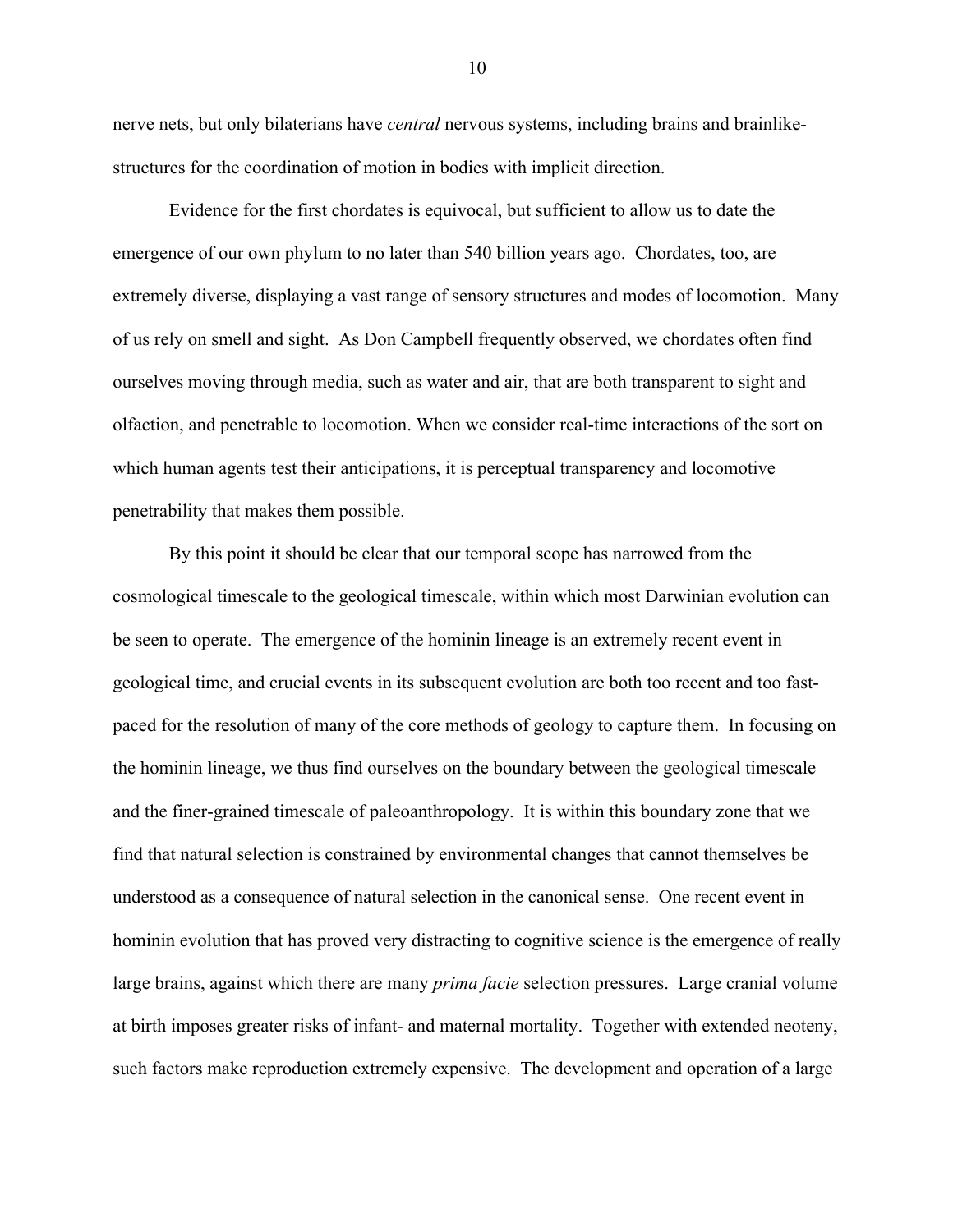brain is also a huge metabolic burden. Of interest for our purposes is the fact that the evolution of large brains is preceded not only by bipedal locomotion, but by the shrinkage of the abdominal cavity and the concomitant descent of the thoracic cavity. For the past two million years, hominins appear to have had large intestines much shorter both than those of their australopithecine ancestors and of our closest living relatives. As Richard Wrangham and others have hypothesized (Carmody and Wrangham 2009; Wrangham 2009), these changes were conditioned by the invention, by some of the earliest members of genus Homo, of the cultural and technological means to reduce the physiological burden of metabolizing food and eliminating waste by shifting part of that burden to an environment in which safe and reliable access to fire could be taken as given. In short, Homo habilis or some similar hominin developed cultural mechanisms for the consistent transmission of technologies for the ignition, maintenance, and quenching of fires, and for cooking foodstuffs. Access to cooked food allowed subsequent hominins to get by with shorter intestines, to spend less of their time eating and digesting, and to make vast quantities of glucose readily available to brains. Only then, on this argument, could the prima facie selection pressures against large brains be overcome. Evolution by natural selection is thus conditioned by cultural change.

If the paleoanthropological timescale arises at the resolution limit of geological time, so the historical timescale arises at the resolution limit of paleoanthropological time. Human history and pre-history properly so-called, understood as defined by written records, are as constitutive of human anticipations as is our evolutionary trajectory. In late pre-history, following the Neolithic demographic transition, we once again find evidence for human culture's changing the environmental constraints under which natural selection operated on our ancestors. The evolution of adult lactose tolerance appears to have taken place in post-agrarian populations;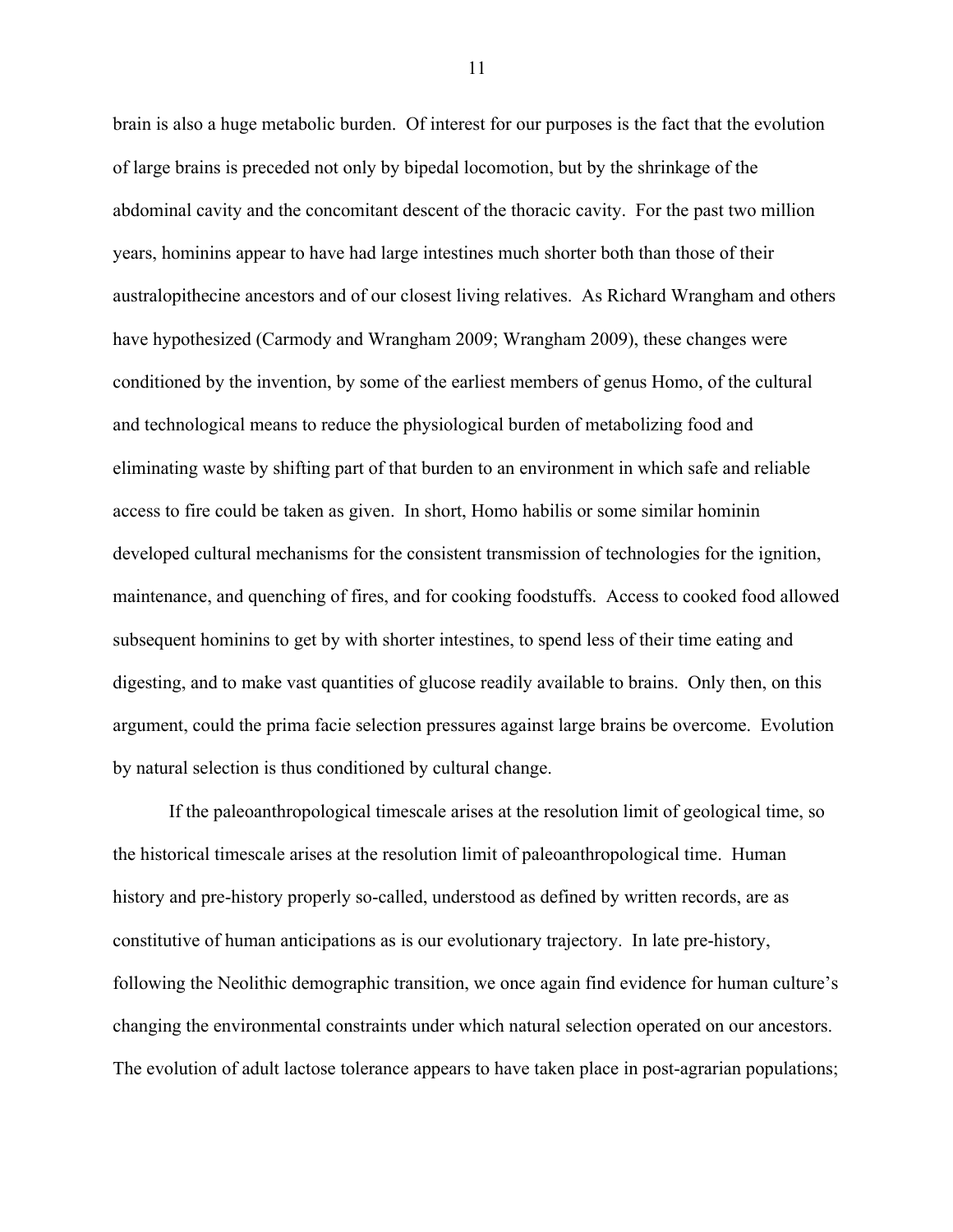only in a post-agrarian society would adult lactose-tolerance increase fitness. The anticipations with which I approach my interactions with the block of cheddar in my fridge must be understood as having been constituted in part by these evolutionary events, events unfolding on the timescale of historical time, not geological or paleoanthropological time.

At its limit, the historical timescale overlaps with the timescale of learning and development. There are numerous examples that show how human history, understood as history properly so-called, co-constitutes the anticipations of individual human agents. I content myself with the historical emergence of universal literacy. I daresay that all of us, regardless of where we live, take it for granted. In universal literacy, the "universality" is defined relative to a particular society. Though not all contemporary societies satisfy this definition, the phenomenon continues to spread, with the active encouragement of policy-makers and civil society groups worldwide. What many of us find surprising when we learn of it for the first time is the fact that, with a few exceptions, universal literacy is essentially unknown prior to the  $20<sup>th</sup>$  century. When I was born, in the middle of that century, I had six living great-grandparents, two of whom were illiterate. I daresay most of us had illiterate ancestors within the past three generations.

As universal literacy has become entrenched, social pressure to instill literacy in children has increased, and the age of median onset for literacy has decreased. We read to our children from birth, and begin to teach them to read and write as soon as they develop sufficient fine motor control. Some take to it eagerly. In other cases, it's a struggle, for children and adults alike. As parents, we persist in that struggle even when we know it is traumatic for our children. We would not inflict such trauma for the sake of developmental goals of lesser value, nor would we tolerate our neighbors inflicting such trauma on their own children. Literacy is instilled wherever possible, even at a significant cost. Instilling literacy in very young children, with their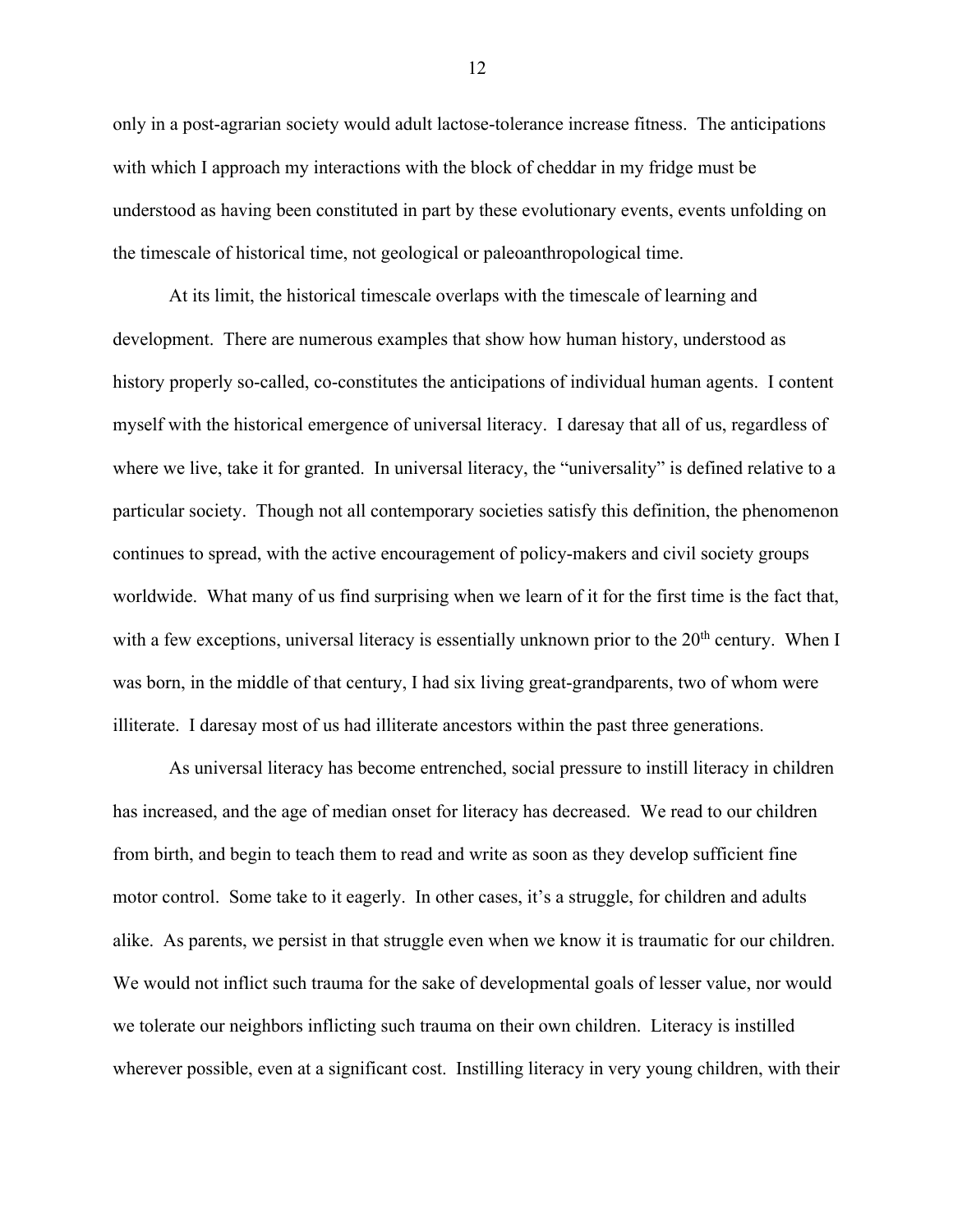plastic brains, opens up to them numerous interactions to which they could not otherwise aspire. It also rewires those brains, such that literate humans exposed to text in their primary language no longer have the option of not reading it. Literate brains read text faster than we perform a host of other visual perceptual tasks. Short of looking away, we cannot not-read it, even if it is systematically misspelled. In universal literacy we have an example of a historically emergent phenomenon that sets the boundary conditions for human ontogenesis—development and learning—and with it another clear example of the normative metaphysics of the emergence of anticipations, an example whose specific timescale is not cosmological, geological, paleoanthropological, or even historical, but rather developmental. Early-onset literacy in turn makes possible the emergence of interactive anticipations for interactions on the millisecond timescale of frog predation.

### **3. The interactive timescales of cognition and action**

I began by inviting you to consider interactivism as a philosophical system, one whose goals and whose tools largely coincide with those of the system envisioned a century ago by Roy Wood Sellars. If, as Sellars argues, "Philosophy is the science which explains the other sciences as human achievements and thereby completes science," then interactivism can pursue the completion of science by addressing the normativity of the anticipations inherent in human interactions, interactions with each other and with our shared environments. Pursuing this goal requires many parallel efforts. One such effort consists in showing how the timescales of the other special sciences we invoke in explaining the diachronic emergence of humanity, and of particular humans, set boundary conditions for each other. One product of this effort is a more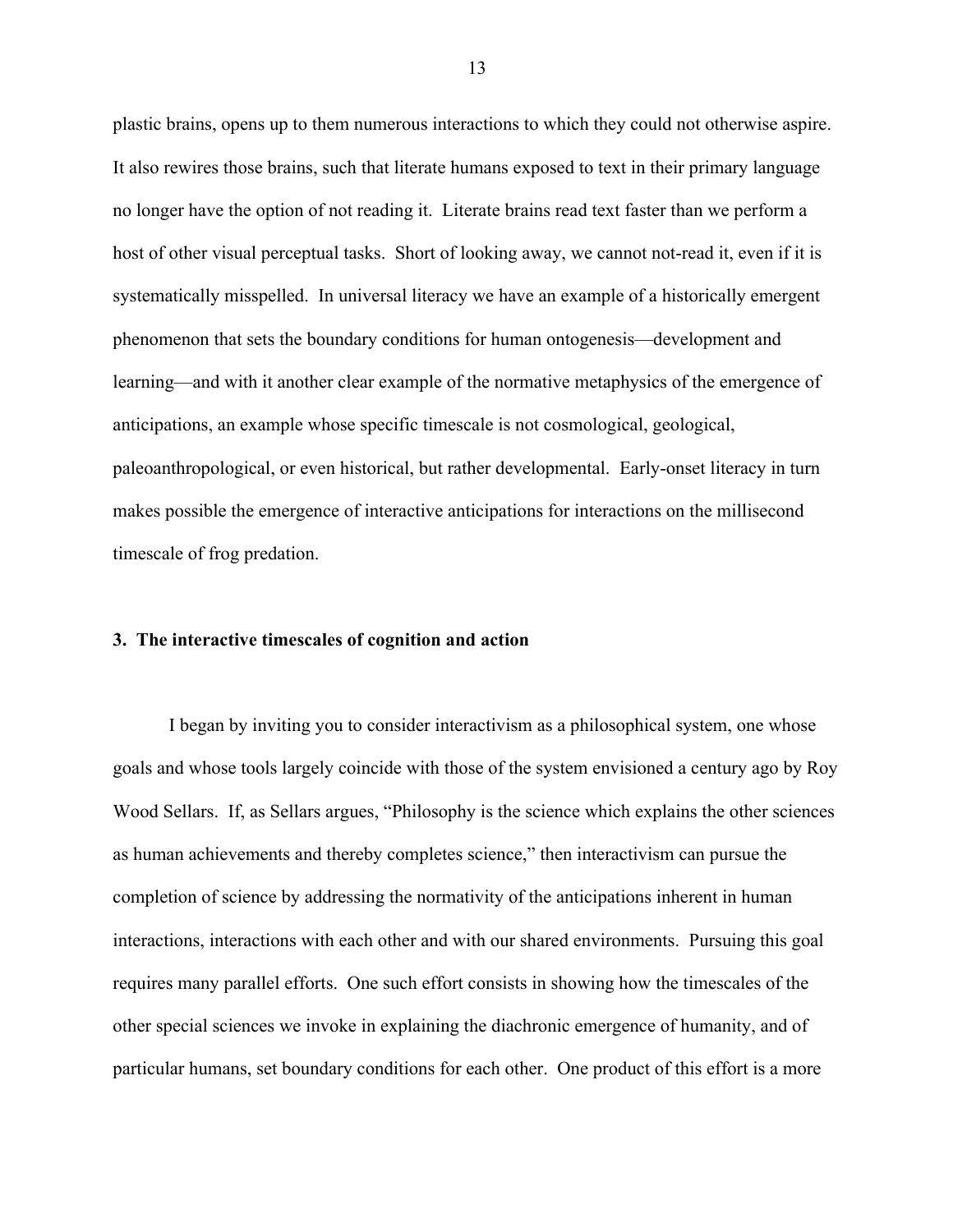nuanced account biological function, and thus of the kinds of historicity presupposed by teleosemantics.

Another outcome might well be a more nuanced understanding of what it means for

humans, or other agents, to interact with each other and with their environments "in real time."

"Real time" interactions can occur on various timescales. Which of them are relevant to the

validation of intelligent interactions will depend on the particular normativities applicable to the

success or failure of the interactions in question.

# **References**

- Bickhard, M. H. 2002. "The biological emergence of representation." *Reductionism and the Development of Knowledge*:105-131.
- Bickhard, M. H. 2017. "The Emergence of Persons." *Embodiment, Enaction, and Culture: Investigating the Constitution of the Shared World*:201-213.
- Brooks, Rodney A. 1991. "Intelligence without Representation." *Artificial Intelligence* 47:139- 159.
- Card, Kyle J., Thomas LaBar, Jasper B. Gomez, and Richard E. Lenski. 2019. "Historical contingency in the evolution of antibiotic resistance after decades of relaxed selection." *PLOS Biology* 17 (10):e3000397. doi: 10.1371/journal.pbio.3000397.
- Carmody, R. N., and R. W. Wrangham. 2009. "The energetic significance of cooking." *Journal of Human Evolution* 57 (4):379-391. doi: 10.1016/j.jhevol.2009.02.011.
- Crutchfield, J. P. 1994. "Is Anything Ever New Considering Emergence." *Complexity* 19:515- 537.
- Darroch, S. A. F., M. Laflamme, and P. J. Wagner. 2018. "High ecological complexity in benthic Ediacaran communities." *Nature Ecology & Evolution* 2 (10):1541-1547. doi: 10.1038/s41559-018-0663-7.
- Darwin, Charles. 1859. *On the Origin of Species by Means of Natural Selection, or the Preservation of Favoured Races in the Struggle for Life*. London: John Murray.
- De Jaegher, Hanne, and Ezequiel Di Paolo. 2007. "Participatory Sense-Making: An Enactive Approach to Social Cognition." *Phenomenology and the Cognitive Sciences* 6 (485-507).
- Dennett, D. C. 1987. *The intentional stance*. Cambridge, Mass.: MIT Press.
- James, William. 1890. *The principles of psychology*. 2 vols, *American Science-Advanced course*. New York,: H. Holt and company.
- Millikan, Ruth Garrett. 2020. "Neuroscience and Teleosemantics." *Synthese*. doi: 10.1007/s11229-020-02893-9.
- Oyama, Susan, Paul Griffiths, and Russell D. Gray. 2001. *Cycles of contingency : developmental*